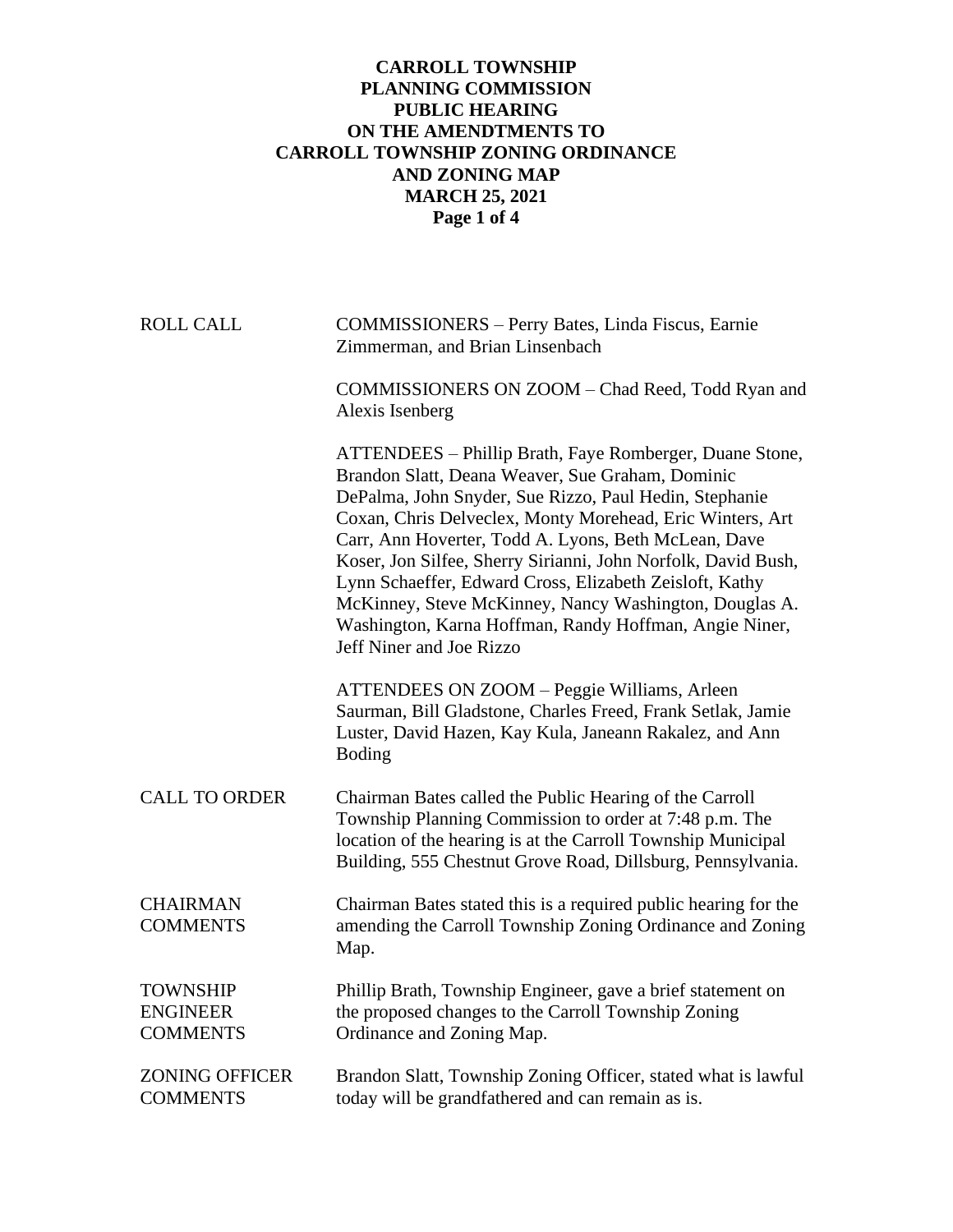## **CARROLL TOWNSHIP PLANNING COMMISSION PUBLIC HEARING ON THE AMENDTMENTS TO CARROLL TOWNSHIP ZONING ORDINANCE AND ZONING MAP MARCH 25, 2021 Page 2 of 4**

| <b>COMMISSIONERS</b><br><b>COMMENTS</b>  | Brian Linsenbach questioned if the Zoning Maps and<br>Ordinance are on the Carroll Township website.                                                                                                                                                         |
|------------------------------------------|--------------------------------------------------------------------------------------------------------------------------------------------------------------------------------------------------------------------------------------------------------------|
| <b>OPEN FLOOR</b><br><b>FOR COMMENTS</b> | Chairman Bates opened the floor for public comments on the<br>Northern York County Region Comprehensive Plan.                                                                                                                                                |
|                                          | Deana Weaver – Dogwood Lane – questioned livestock if they<br>are not meeting the current day zoning.                                                                                                                                                        |
|                                          | Stephanie Coxan – 132 Dorsey Lane – wanted clarification on<br>the grandfather clause.                                                                                                                                                                       |
|                                          | Brandon Slatt – Zoning Officer – stated that the township<br>allows non-commercial keeping of livestock in the AC, RA,<br>RS1, RS2 as a permitted use, but you need to meet the setbacks<br>and density for each district.                                   |
|                                          | Eric Winters and Monty Morehead - 17 Golf Course Road -<br>are requesting that their three properties on Golf Course Road<br>be changed to MU1 instead of the proposed RS-3 which would<br>match the Hess farm.                                              |
|                                          | Paul Hedin – Hershey Command Center – is requesting that<br>their property along Old York Road Parcel 1 all be changed to<br>MU1. Parcel 1 is now proposed to be split zoned between<br>MU1 and RS1.                                                         |
|                                          | Kelly Luster $-3$ Sheffield Drive – recommending that we leave<br>the zoning ordinance as is for the non-commercial keeping of<br>livestock. He has three acres and has roosters, and free-range<br>chickens. Why can't his area be zoned RA instead of RS1? |
|                                          | Deana Weaver $-47$ Dogwood Lane $-$ stated that free-range<br>chickens only bring the coyotes in the area for a free meal.                                                                                                                                   |
|                                          | Stephanie Coxan – 132 Dorsey Lane – asked for clarification.                                                                                                                                                                                                 |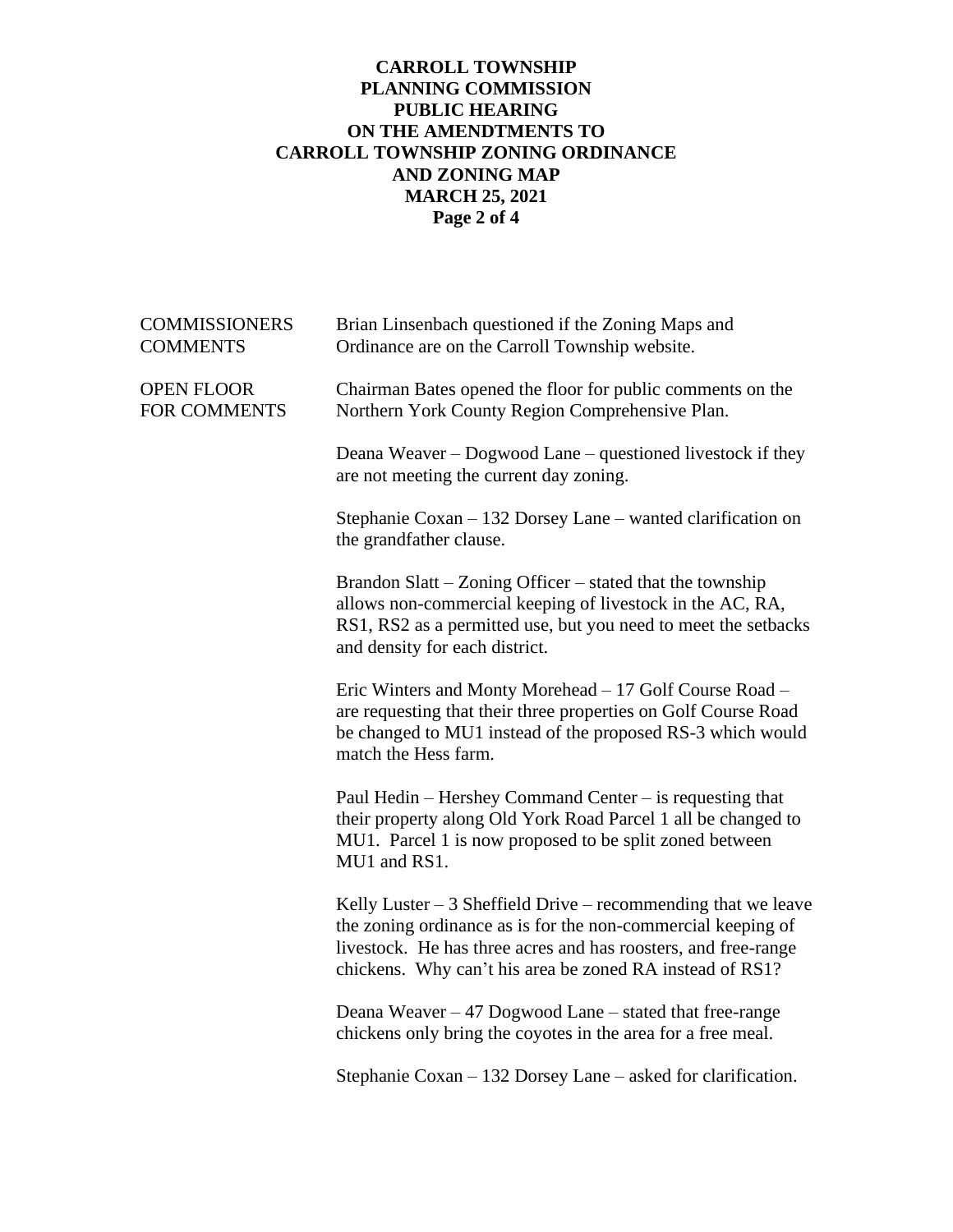## **CARROLL TOWNSHIP PLANNING COMMISSION PUBLIC HEARING ON THE AMENDTMENTS TO CARROLL TOWNSHIP ZONING ORDINANCE AND ZONING MAP MARCH 25, 2021 Page 3 of 4**

| <b>PUBLIC</b><br><b>COMMENTS</b><br><b>CONTINUES</b> | Art Carr $-3$ Sheffield Drive – requested that this area be<br>rezoned to RA.<br>Amy Howler $-5$ Sheffield Drive $-$ stated they have 4.5 acres<br>and would like to free-range chickens.<br>Jeff Niner - 664 Lynes Road - stated he has chickens and<br>would like the Township to stay as it is. |
|------------------------------------------------------|----------------------------------------------------------------------------------------------------------------------------------------------------------------------------------------------------------------------------------------------------------------------------------------------------|
|                                                      | Randy Hoffman – 658 Lynes Road – stated he is concerned<br>about the Beamer property being changed to the proposed<br>MU2. The current zoning is AC and he would like it to remain<br>what is zoned today.                                                                                         |
|                                                      | David Bush $-37$ Carroll Drive – he stated the zoning is not<br>affecting him directly. He is concerned about the problems on<br>U.S. Rt 15. We need to get a plan in place for a bypass for Rt<br>15. We need set land a side now for this.                                                       |
|                                                      | Duane Stone – Township Solicitor – stated that the Township<br>is discussing the relocation of RT 74 on the south side of<br>Dillsburg.                                                                                                                                                            |
|                                                      | Doug Washington $-664$ Lynes Road $-$ is against changing the<br>Beamer property to MU2. He feels this whole area should<br>remain AC.                                                                                                                                                             |
|                                                      | Sue Rizzo $-60$ Creek Road $-$ questioned the chickens and<br>grandfathered in.                                                                                                                                                                                                                    |
|                                                      | Lynn Schaeffer – 659 Lynes Road – questioned the chickens<br>and MU2 zoning.                                                                                                                                                                                                                       |
|                                                      | David Hazen $-2$ Grandview Drive – questioned the property<br>zoning at the corner of U.S. Rt. 15 and Golf Course Road.<br>This property is zoned Industrial. He would like this property<br>changed to MU1.                                                                                       |